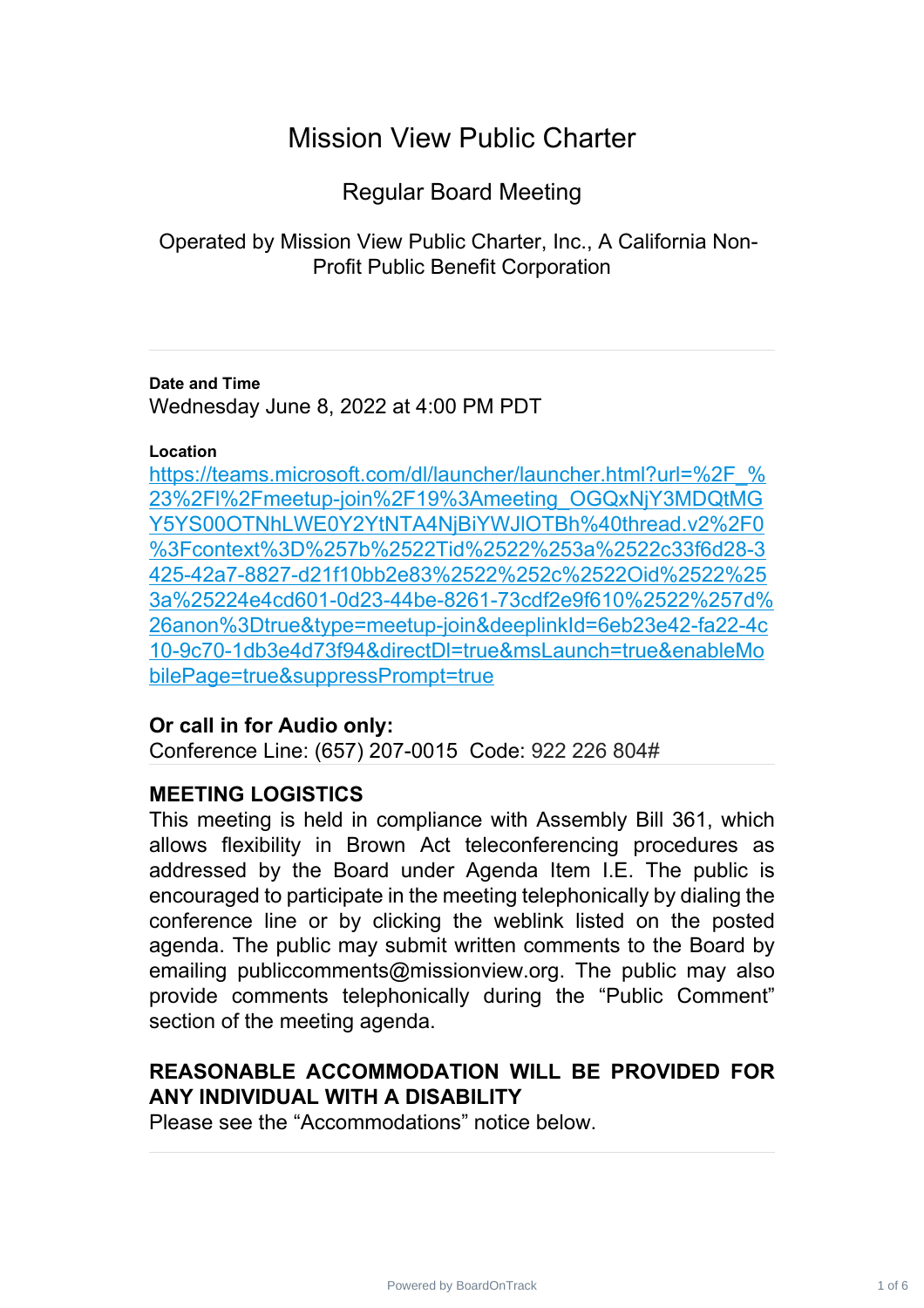| Agenda                                                                                                                                                                                                                      |                |                          |             |
|-----------------------------------------------------------------------------------------------------------------------------------------------------------------------------------------------------------------------------|----------------|--------------------------|-------------|
|                                                                                                                                                                                                                             | <b>Purpose</b> | <b>Presenter</b>         | <b>Time</b> |
| I. Opening Items                                                                                                                                                                                                            |                |                          | 4:00 PM     |
| <b>Opening Items</b>                                                                                                                                                                                                        |                |                          |             |
| A. Call the Meeting to Order                                                                                                                                                                                                |                | John<br>Dortch           |             |
| <b>B.</b> Roll Call and Establishment of<br>Quorum                                                                                                                                                                          |                | John<br>Dortch           |             |
| Members of the Board Roll Call and Establishment of Quorum<br>John Dortch, Board President<br>Mark Hershey, Board Secretary<br>Gino Pomilia, Board Member<br>Michael R. Adams, Board Member<br>Joan Sodergren, Board Member |                |                          |             |
| C. Pledge of Allegiance                                                                                                                                                                                                     |                | John<br>Dortch           |             |
| <b>D.</b> Staff Introductions                                                                                                                                                                                               |                | John<br>Dortch           |             |
| At this time, staff members will be invited to state their names and titles.                                                                                                                                                |                |                          |             |
| <b>E.</b> Adopt Resolution Continuing<br>Board of Directors' Authority to Hold<br><b>Virtual or Teleconference Meetings</b><br>Pursuant to Assembly Bill 361                                                                | Vote           | <b>Jeff</b><br>Martineau |             |
| <b>F.</b> Approve Agenda for the June 8,<br>2022, Regular Public Meeting of the<br><b>Board of Directors</b>                                                                                                                | Vote           | John<br>Dortch           |             |
| <b>G.</b> Approve Minutes of the May 18,                                                                                                                                                                                    | Approve        | John                     |             |

# **II. Consent Agenda**

Board of Directors

2022, Regular Public Meeting of the

*All items listed under consent agenda are considered by the Board to be routine and consistent with approved policies and practices of the Charter School. The Board will be asked to approve all of the consent agenda items by a single vote unless requested by a Board member to be discussed and considered for action separately.*

Minutes

**Dortch**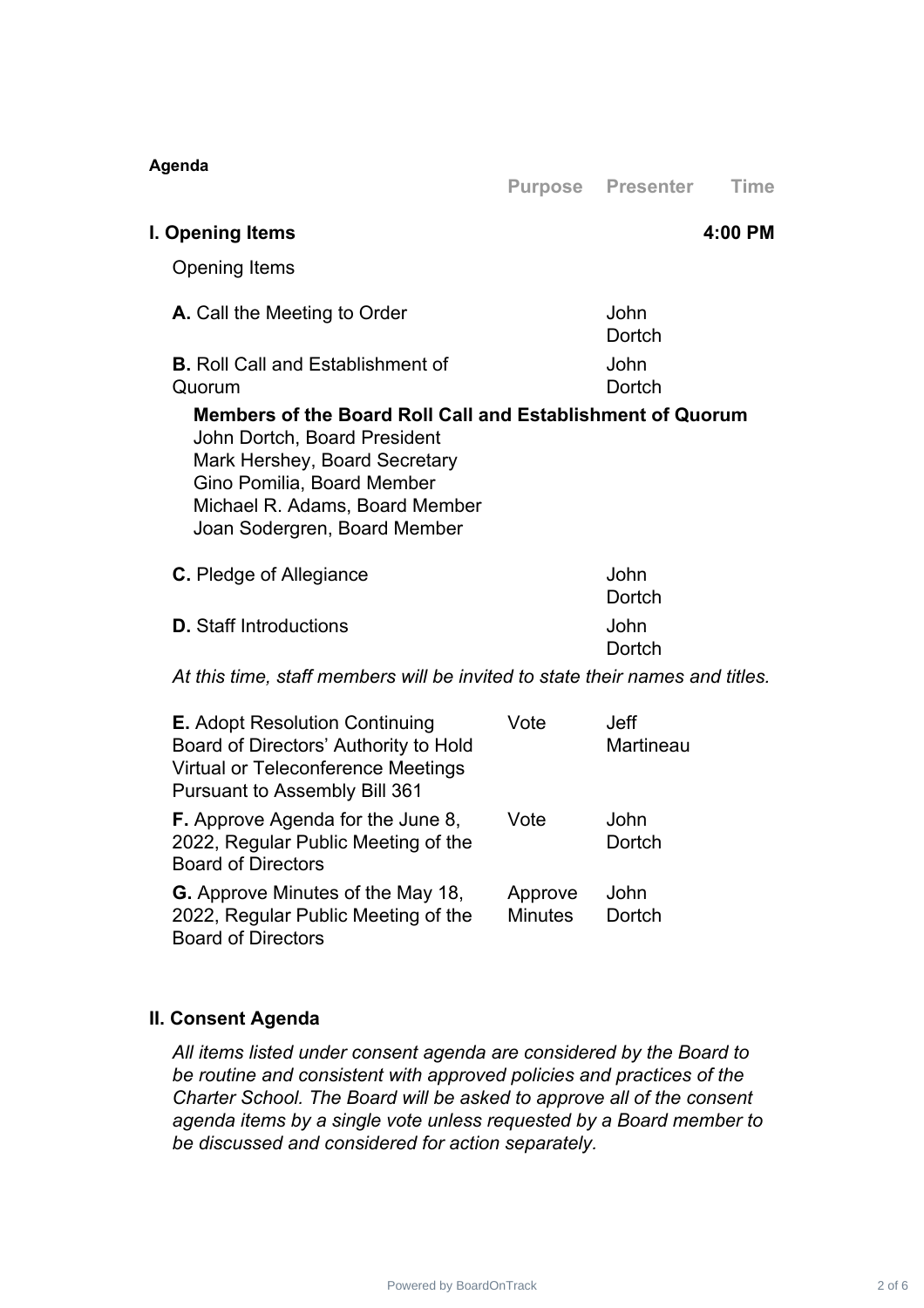|                                |      | <b>Purpose Presenter</b> | Time |
|--------------------------------|------|--------------------------|------|
| <b>A.</b> Consent Agenda Items | Vote | John.                    |      |
|                                |      | Dortch                   |      |

1. The Board will be asked to accept the Uniform Complaints Report for the 2021-2022 school year: 0 Complaints Received

### **III. Public Comment**

*At this time, members of the public may address the Board on any item within the subject matter jurisdiction of the Board, whether or not the item is on the agenda, by dialing the teleconference line or by clicking the weblink listed on the posted agenda. The time allotted per presentation will not exceed three (3) minutes, except in the case where a member of the public utilizes a translator, in which case the time allotted will not exceed six (6) minutes. In accordance with the Brown Act, no action may occur at this time, but it is the Board's prerogative to hold a brief discussion, provide information to the public, provide direction to staff, or schedule the matter for a future meeting.*

| A. Public Comment | FYI | John   |
|-------------------|-----|--------|
|                   |     | Dortch |

### **IV. School Reports and Information**

| A. Area Superintendent Update                                                                                                                | FYI        | Michelle<br>Berry               |
|----------------------------------------------------------------------------------------------------------------------------------------------|------------|---------------------------------|
| <b>B.</b> Report on Mathematics<br><b>Placement Results</b>                                                                                  | <b>FYI</b> | <b>Michelle</b><br><b>Berry</b> |
| <b>C.</b> LCFF Local Indicators Report for<br>School Year 2021-2022                                                                          | <b>FYI</b> | Michelle<br>Berry               |
| <b>D.</b> School Survey Report                                                                                                               | <b>FYI</b> | Michelle<br><b>Berry</b>        |
| <b>E.</b> Annual IRS Form 990, Return of<br><b>Organization Exempt From Income</b><br>Tax and the California return for<br>$2020$ , as filed | <b>FYI</b> | Guita<br>Sharifi                |
| <b>F.</b> Area Superintendent Performance<br><b>Review (Evaluation Tool for school</b><br>year 2022-2023), First Read                        | FYI        | .Jeff<br>Martineau              |

#### **V. Public Hearing**

| A. Open Public Hearing | Vote | John   |
|------------------------|------|--------|
|                        |      | Dortch |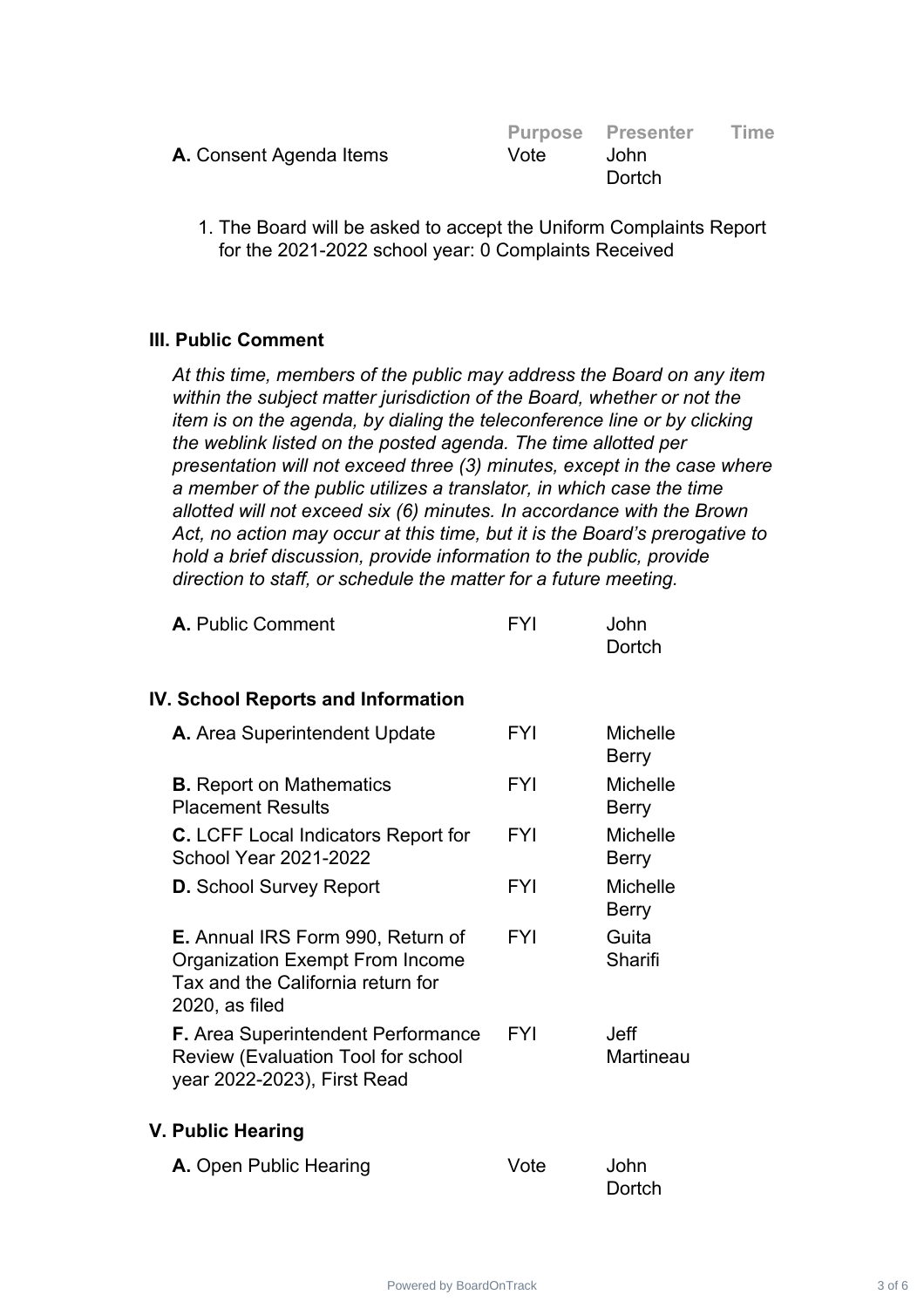|                                                                                                                                                                                                                                                                                                                                                                                     | <b>Purpose</b> | <b>Presenter</b>                | Time |
|-------------------------------------------------------------------------------------------------------------------------------------------------------------------------------------------------------------------------------------------------------------------------------------------------------------------------------------------------------------------------------------|----------------|---------------------------------|------|
| <b>B.</b> The Board will hold a public<br>hearing to solicit the<br>recommendations and comments of<br>members of the public regarding the<br><b>Budget Overview for Parents and the</b><br><b>Local Control Accountability Plan</b><br>(LCAP) for the 2022-2023 school<br>year                                                                                                     | <b>Discuss</b> | <b>Michelle</b><br><b>Berry</b> |      |
| <b>C.</b> Close Public Hearing                                                                                                                                                                                                                                                                                                                                                      | Vote           | John<br>Dortch                  |      |
| <b>VI. Action Items</b>                                                                                                                                                                                                                                                                                                                                                             |                |                                 |      |
| A. The Board will be asked to<br>confirm its acknowledgement that<br>John Dortch, Mark Hershey, Gino<br>Pomilia, Joan Sodergren and<br>Michael R. Adams, have been<br>reappointed as members of the<br>Board of Directors by Educational<br>Advancement Corporation, the sole<br>member of Mission View Public<br>Charter, Inc., for the term July 1,<br>2022 through June 30, 2023 | Vote           | Legal                           |      |
| <b>B.</b> The Board will be asked to re-<br>authorize the Corporate Officers and<br>Senior Administration to make all<br>reasonable and necessary business<br>arrangements, and enter into all<br>reasonable and necessary<br>transactions, including but not limited<br>to, contracts with vendors,<br>employees, consultants and others                                           | Vote           | John<br>Dortch                  |      |
| <b>C.</b> The Board will be asked to re-<br>authorize the Corporate Officers to<br>award discretionary incentives to<br>employees at various sundry times                                                                                                                                                                                                                           | Vote           | John<br>Dortch                  |      |
| <b>D.</b> The Board will be asked to<br>approve the Local Control Funding<br>Formula (LCFF) for school year<br>2022-2023, which drives the primary<br>source of funding for the charter<br>school                                                                                                                                                                                   | Vote           | Guita<br>Sharifi                |      |
| <b>E.</b> The Board will be asked to<br>approve the Education Protection                                                                                                                                                                                                                                                                                                            | Vote           | Guita<br>Sharifi                |      |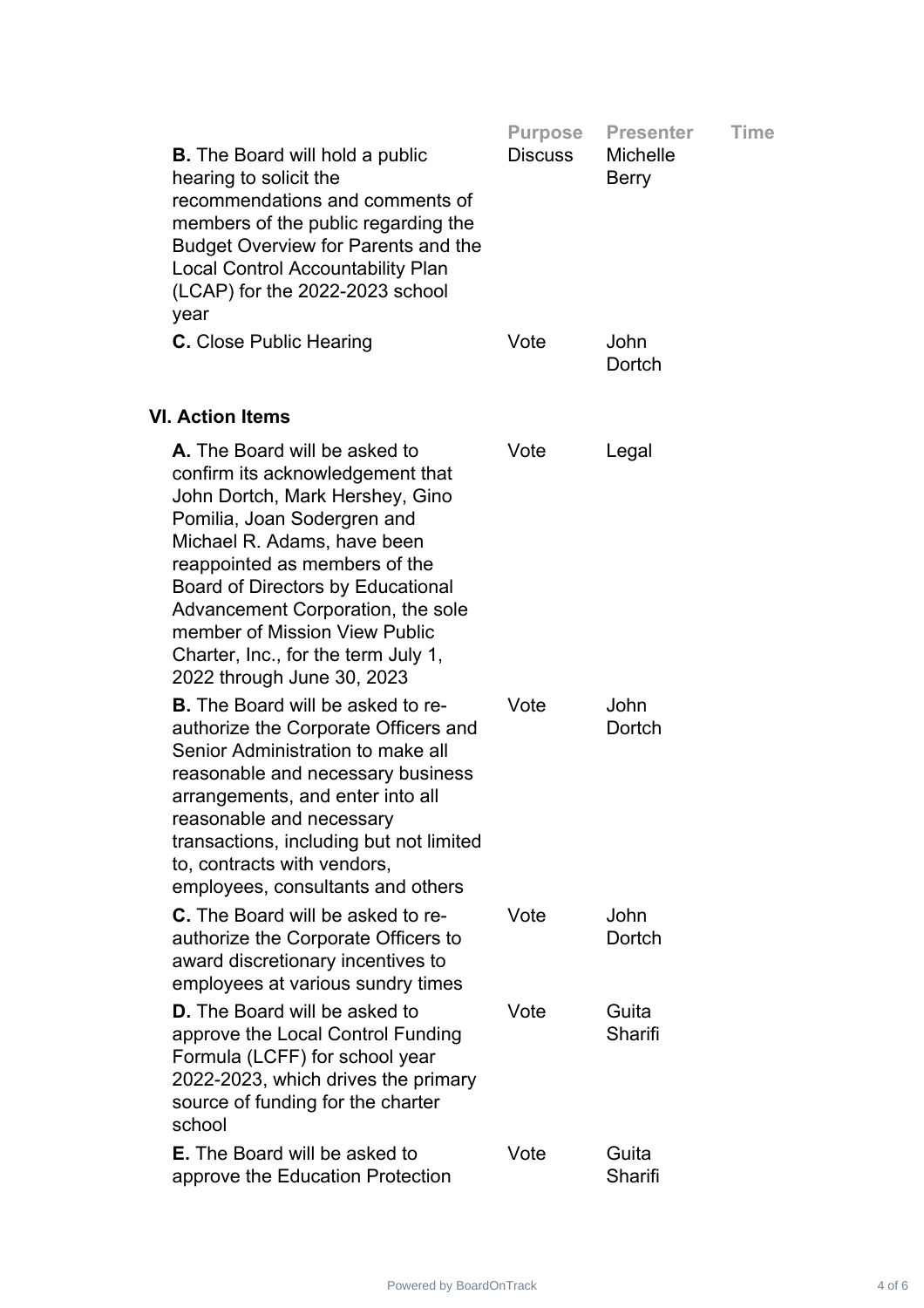|                                                                                                                                                                                                                                    |      | <b>Purpose Presenter</b> | Time |
|------------------------------------------------------------------------------------------------------------------------------------------------------------------------------------------------------------------------------------|------|--------------------------|------|
| Account (EPA) spending<br>determinations                                                                                                                                                                                           |      |                          |      |
| <b>F.</b> The Board will be asked to<br>approve the Budget for the 2022-<br>2023 fiscal year                                                                                                                                       | Vote | Guita<br>Sharifi         |      |
| <b>G.</b> The Board will be asked to<br>approve the Budget Overview for<br>Parents and the Local Control<br>Accountability Plan (LCAP) for the<br>2022-2023 school year                                                            | Vote | <b>Michelle</b><br>Berry |      |
| <b>H.</b> The Board will be asked to<br>approve the Consolidated<br>Application process and submission<br>for all reports required for the 2022-<br>2023 school year                                                               | Vote | <b>Michelle</b><br>Berry |      |
| <b>I.</b> The Board will be asked to approve<br>obtaining a loan from LLAC during<br>the 2022-2023 fiscal year, as needed<br>to maintain adequate cash flow,<br>pursuant to promissory note<br>provisions with applicable interest | Vote | Guita<br>Sharifi         |      |

### **VII. Additional Corporate Officers and Board Members' Observations and Comments**

| FYI  | .John<br>Dortch |
|------|-----------------|
|      |                 |
| FYI  | John<br>Dortch  |
| Vote | John<br>Dortch  |
|      |                 |

**Accommodations.** All meetings of the Board of Directors are held in compliance with the Americans with Disabilities Act of 1990. Requests for disability-related modifications or accommodations, or translation services, in order to enable all individuals to participate in the Charter School's open and public meetings shall be made by contacting Soliman Villapando at (661) 272-1225 at least twenty four (24) hours before the scheduled meeting.

**Non-Discrimination**. The Charter School prohibits discrimination, harassment, intimidation, and bullying based on the actual or